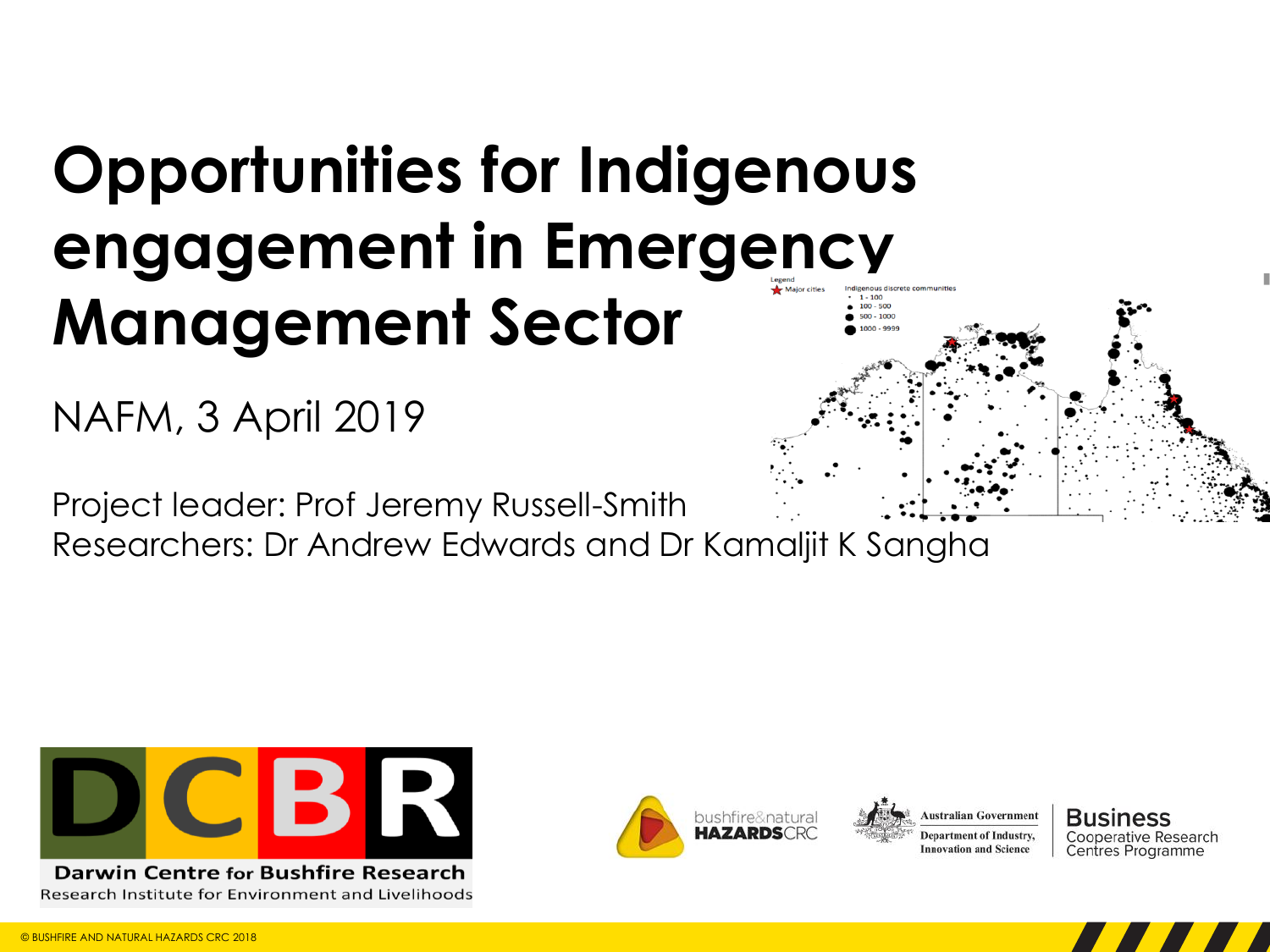## **NTES, NTFRS & Bushfires NT, and Indigenous Ranger Group consultations**





- Agencies- selecting communities
- Pilot survey with Waanyi Garawa rangers in Borroloola
- Tjuwanpa women rangers in and Warlpiri rangers



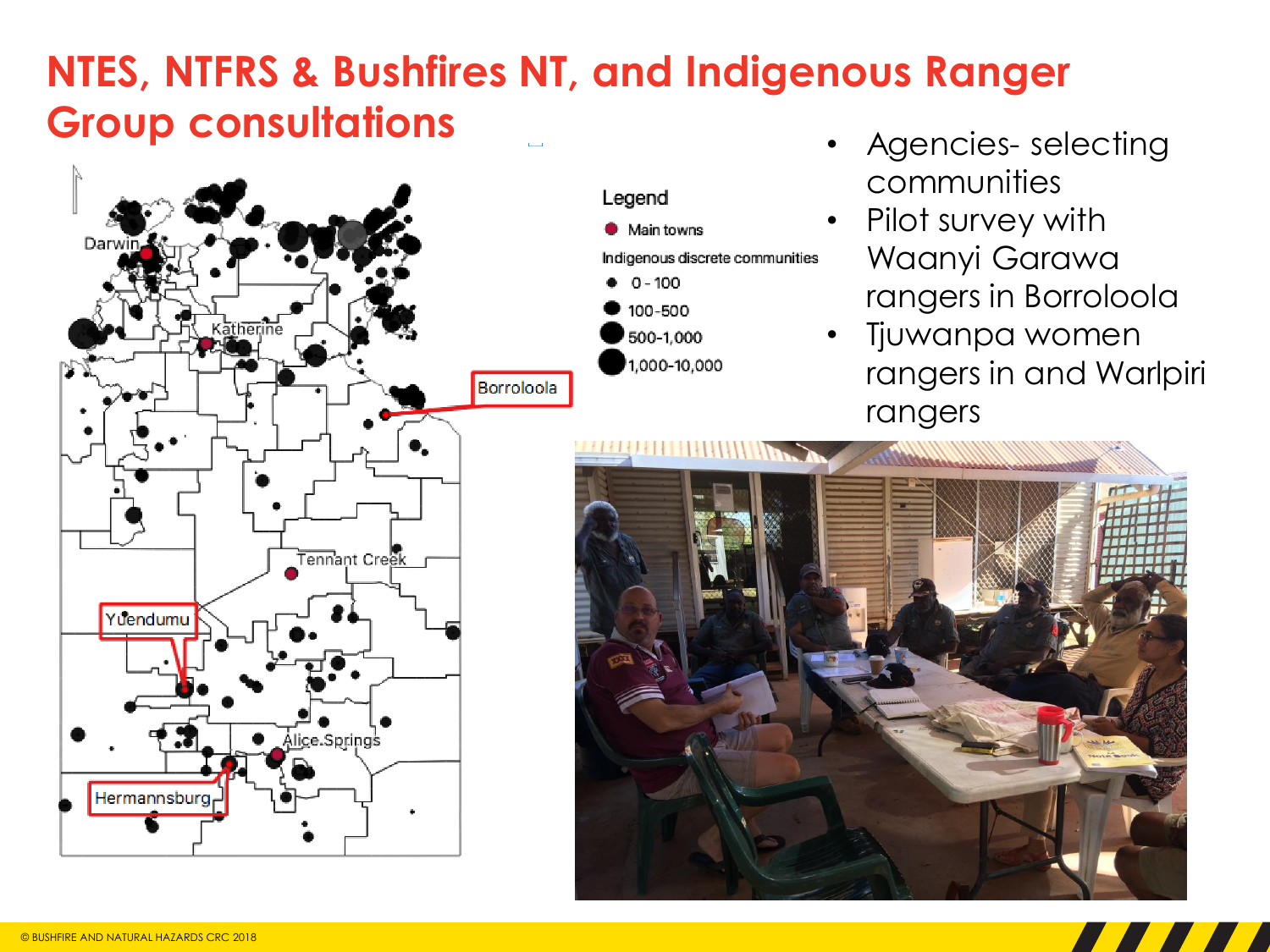#### **Sociocultural landscape Natural**  landscape and **related biophysical processes Collaborative EM policy planning and management Management Interface** • Recognition and integration of local knowledge and skills • Effective relationships with the community members • Part-/full-time job opportunities.. • … **A joint platform to manage natural hazards in remote locations**

## **Organisational and Institutional systems**

Organisations: NTPFES, NTFRS, NTES and Bushfire NT -Coordination and cooperation -Active and incentivized engagement of locals in EM